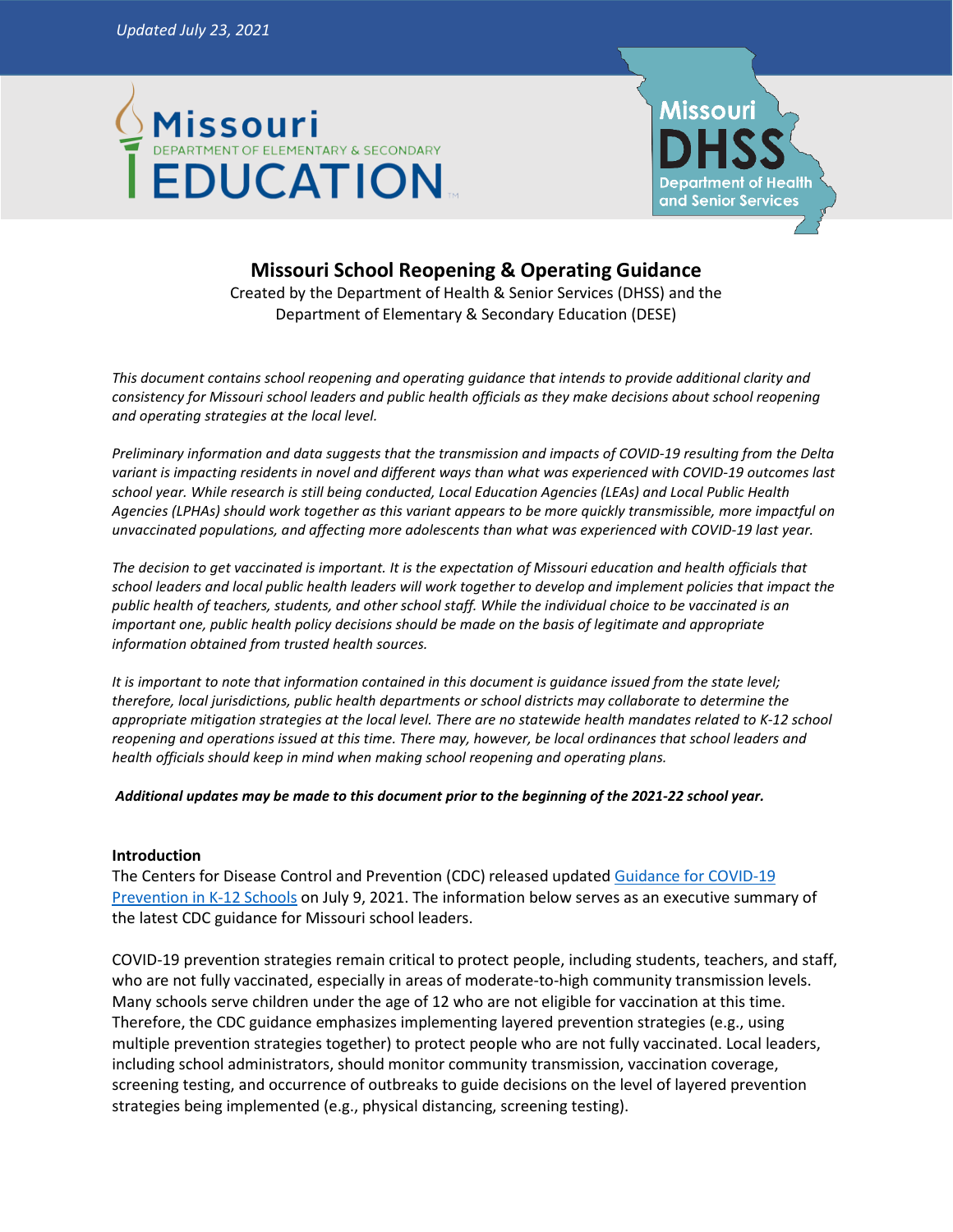#### **In-Person Learning Prioritized**

The latest CDC guidance emphasizes that because students benefit from in-person learning, safely returning to in-person instruction in fall 2021 is a priority. COVID-19 prevention strategies remain critical to protect people who are not fully vaccinated, especially in areas of moderate-to-high community transmission levels. However, students should not need to be excluded from in-person learning, as effective prevention strategies are to be implemented. The timely and accurate sharing of information at the local level is crucial to maintaining in-person learning safely.

#### **[Vaccination](https://www.cdc.gov/coronavirus/2019-ncov/community/schools-childcare/k-12-guidance.html#vaccination)**

Vaccination is currently the leading public health prevention strategy to end the COVID-19 pandemic. Promoting vaccination can help schools safely maintain in-person learning as well as extracurricular activities and sports. The CDC indicates, "Schools can [promote vaccinations](https://www.cdc.gov/vaccines/covid-19/planning/school-located-clinics/how-schools-can-support.html) among teachers, staff, families, and eligible students by providing information about COVID-19 vaccination, encouraging vaccine trust and confidence, and establishing supportive policies and practices that make getting vaccinated as easy and convenient as possible." Missouri expects LEA's to work with LPHA's or other state enrolled vaccinators to offer vaccinations to eligible staff and students.

The Missouri Chapter of the American Academy of Pediatrics has also developed a [vaccine toolkit for](https://missouriaap.org/wp-content/uploads/2021/06/MO-Vaccine-Toolkit-062121.pdf)  [Missouri schools](https://missouriaap.org/wp-content/uploads/2021/06/MO-Vaccine-Toolkit-062121.pdf) with easily accessible information regarding the administration of the COVID-19 vaccine to eligible children. Complete information about the COVID-19 vaccine can be found at [MOStopsCOVID.com.](https://covidvaccine.mo.gov/)

Because children under the age of 12 are not eligible for vaccination at this time, the CDC guidance emphasizes implementing layered prevention strategies (e.g., using multiple prevention strategies together consistently) to protect people who are not fully vaccinated.

The CDC recently release[d an article that demonstrates drastic reduction in infections if school district](https://www.cdc.gov/mmwr/volumes/70/wr/pdfs/mm7030e1-H.pdf)  [staff are vaccinated.](https://www.cdc.gov/mmwr/volumes/70/wr/pdfs/mm7030e1-H.pdf)

# **Vaccination Status**

There is currently no federal guidance regarding whether an LEA has the authority to require proof of vaccination status for students. There is nothing that precludes an LEA from asking each student for vaccination status, but there is not a clear mechanism or legal authorization for a student or his or her parent or guardian to be compelled to produce such records to the LEA. LEAs should collaborate with LPHAs to gain public health insights and community transmission information, prior to making decisions or policies that impact the public health of students. LEAs should also consult with their own legal counsel or appropriate advisory association as to what necessary and appropriate factors could impact such decisions, including, but not limited to, FERPA, ADA, HIPAA, EEOC guidance, state law, and existing ordinances or local public health orders.

#### **[Masks & Face Coverings](https://www.cdc.gov/coronavirus/2019-ncov/community/schools-childcare/k-12-guidance.html#mask-use)**

The updated CDC guidance aligns school-specific guidance with general mask guidance for individuals based on their vaccination status. The CDC recommends masks be worn indoors by all individuals (age 2 and older) who are not fully vaccinated. Consistent and correct mask use by people who are not fully vaccinated is especially important indoors and in crowded settings, when physical distancing cannot be maintained. In general, people do not need to wear masks when outdoors.

Policies regarding masks should be made at the discretion of the local boards of education, after consideration of community transmission and positivity rates within a community, and should be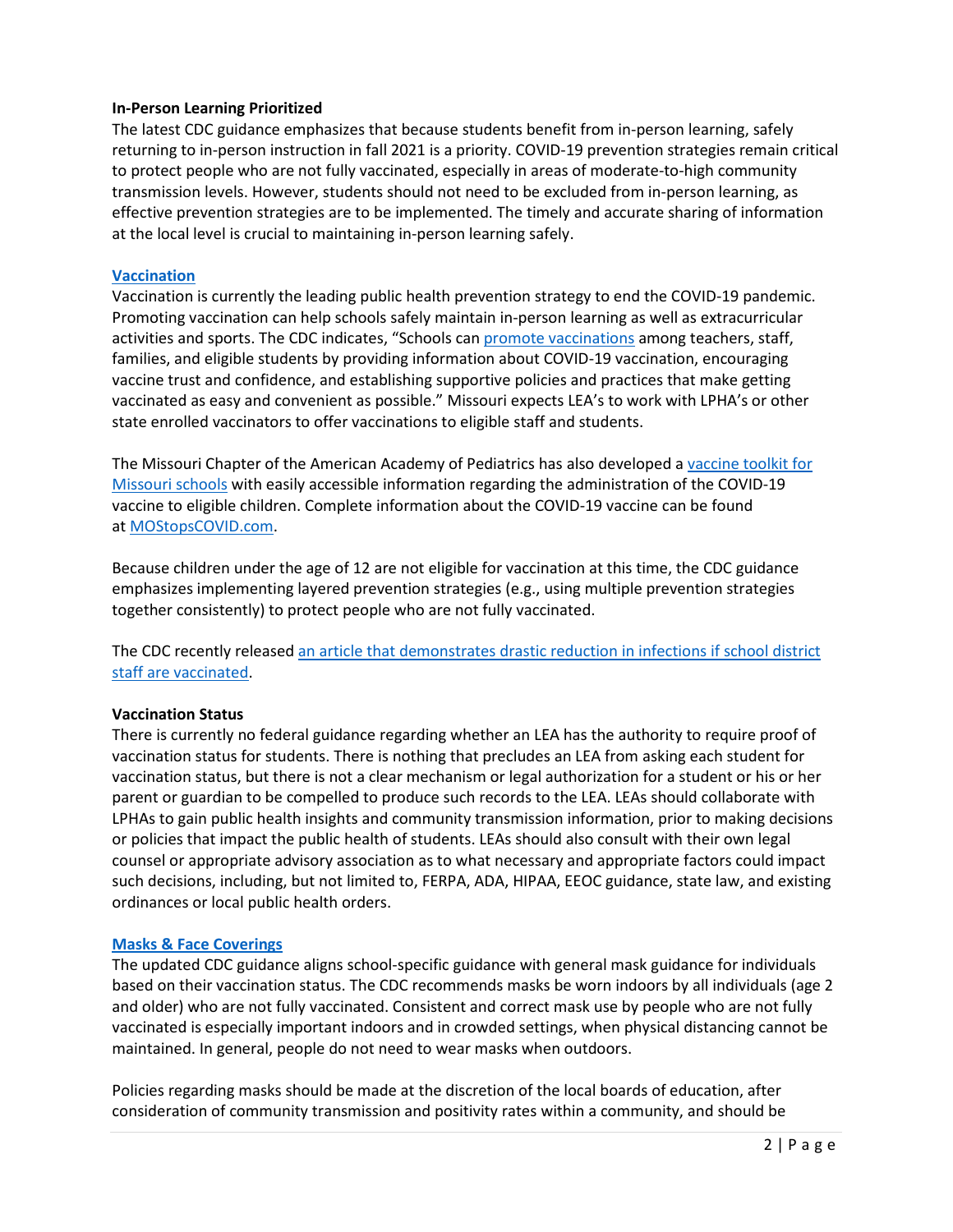considered for adjustment as public health circumstances dictate. Such policies should be developed with consultation of state and/or local health authorities, as statutory and regulatory authority to mitigate risk of transmission, up to and including school closures, remains within their jurisdiction.

# **[Physical Distancing](https://www.cdc.gov/coronavirus/2019-ncov/community/schools-childcare/k-12-guidance.html#physical-distancing)**

The CDC recommends schools maintain at least 3 feet of physical distance between students within classrooms, combined with indoor mask wearing by people who are not fully vaccinated, to reduce transmission risk. When it is not possible to maintain a physical distance of at least 3 feet, it is especially important to layer multiple other prevention strategies, such as indoor masking. Because of the importance of in-person learning, schools where not everyone is fully vaccinated should implement physical distancing to the extent possible within their structures (in addition to masking and other prevention strategies), but should not exclude students from in-person learning to keep a minimum distance requirement.

Cohorting can be used to limit the number of students, teachers, and staff who come in contact with each other, especially when it is challenging to maintain physical distancing, such as among young children, and particularly in areas of moderate-to-high transmission levels. The use of cohorting can limit the spread of COVID-19 between cohorts but should not replace other prevention measures within each group. Cohorting people who are fully vaccinated and people who are not fully vaccinated into separate cohorts is not recommended. It is a school's responsibility to ensure that cohorting is done in an equitable manner that does not perpetuate academic, racial, or other tracking, as described in the U.S. Department of Education [COVID-19 Handbook, Volume 1.](https://www.ed.gov/news/press-releases/us-department-education-covid-19-handbook-volume-1-strategies-safely-reopening-elementary-and-secondary-schools)

# **[Screening Testing](https://www.cdc.gov/coronavirus/2019-ncov/community/schools-childcare/k-12-guidance.html#screening-testing)**

The CDC shares that screening testing identifies infected people, including those with or without symptoms (or before development of symptoms) who may be contagious, so that measures can be taken to prevent further transmission. In K-12 schools, screening testing can help promptly identify and [isolate](https://www.cdc.gov/coronavirus/2019-ncov/if-you-are-sick/isolation.html) cases, [quarantine](https://www.cdc.gov/coronavirus/2019-ncov/if-you-are-sick/quarantine.html) those who may have been exposed to COVID-19 and are not fully vaccinated, and identify clusters to reduce the risk to in-person education. CDC guidance provides that people who are fully vaccinated do not need to participate in screening testing and do not need to quarantine if they do not have any symptoms; although decisions regarding screening testing may be made at the local level.

The CDC provides screening testing recommendations for K-12 schools by level of community transmission in Table 1 in the update[d Guidance for COVID-19 Prevention in K-12 Schools.](https://www.cdc.gov/coronavirus/2019-ncov/community/schools-childcare/k-12-guidance.html)

DHSS is offering Missouri's K-12 local education agencies (LEAs) the opportunity to participate in a COVID-19 screening testing program using a pooled testing approach during the 2021-22 school year. Please reference the [Missouri Screening Testing Program for K-12 Schools Guide](https://health.mo.gov/living/healthcondiseases/communicable/novel-coronavirus/pdf/k-12-screening-testing-program-guide.pdf) for complete information about the program.

# **[Contact Tracing](https://www.cdc.gov/coronavirus/2019-ncov/community/schools-childcare/k-12-guidance.html#contact-tracing)**

Schools should continue to collaborate with local health departments to confidentially provide information about people diagnosed with or exposed to COVID-19. This allows identifying which students, teachers, and staff with positive COVID-19 test results should [isolate,](https://www.cdc.gov/coronavirus/2019-ncov/if-you-are-sick/isolation.html) and which close [contacts](https://www.cdc.gov/coronavirus/2019-ncov/php/contact-tracing/contact-tracing-plan/appendix.html#contact) should [quarantine.](https://www.cdc.gov/coronavirus/2019-ncov/if-you-are-sick/quarantine.html) See the added exception in the [close contact](https://www.cdc.gov/coronavirus/2019-ncov/php/contact-tracing/contact-tracing-plan/appendix.html#contact) definition for the exclusion of students in the K-12 classroom who are within 3 to 6 feet of an infected student with masking and other prevention strategies. [Fully vaccinated](https://www.cdc.gov/coronavirus/2019-ncov/vaccines/fully-vaccinated-guidance.html) people who were in close contact with someone who has COVID-19 but do NOT have COVID-19 symptoms do not need to quarantine or be tested.